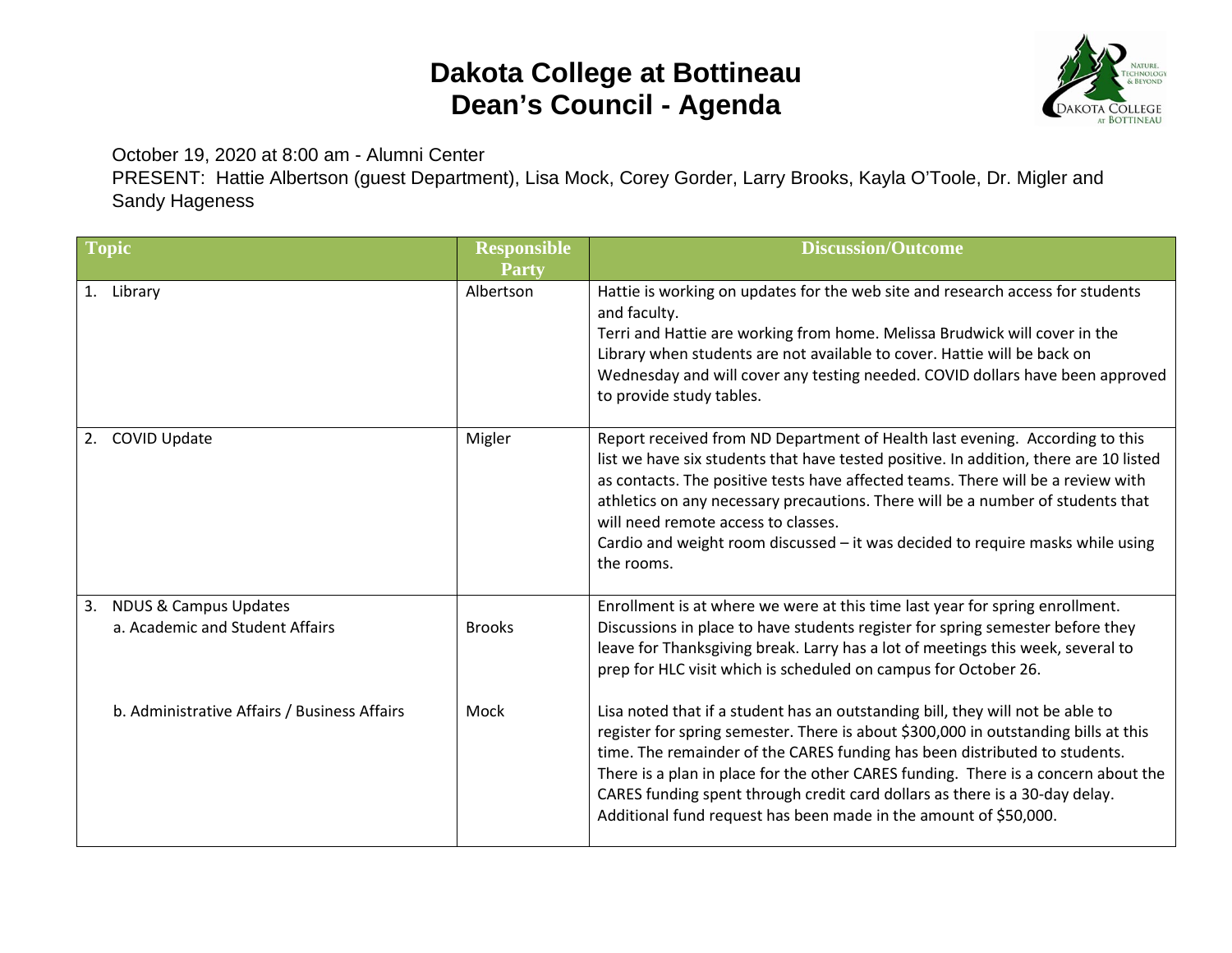## **Dakota College at Bottineau Dean's Council - Agenda**



| d. Distance Education Council/Distance Ed and<br><b>Academic Support Services</b> | O'Toole  | The new advising positions have been offered and accepted. An email will be<br>sent out this week informing campus of the decisions. A mid-term check-in survey<br>went out to all online students. There is a 23% response rate. The results of the<br>survey were shared.<br>Indrani is submitting a grant request that affects supports dual credit at the<br>college. Kayla is working on schedules for online and dual credit. NACEP met last<br>week - she will be finalizing the liaison handbook. There will be a blackboard shell<br>for faculty liaisons, and she is putting together an an advisory board. Stacy is<br>putting together a DC Blackboard course for all online students. It will be<br>launched this spring and all DC students will be automatically enrolled.<br>This is Open Access Week - OER presentations are available. Kayla is<br>participating as a virtual vendor on Thursday and Friday for NDCEL conference. |
|-----------------------------------------------------------------------------------|----------|-----------------------------------------------------------------------------------------------------------------------------------------------------------------------------------------------------------------------------------------------------------------------------------------------------------------------------------------------------------------------------------------------------------------------------------------------------------------------------------------------------------------------------------------------------------------------------------------------------------------------------------------------------------------------------------------------------------------------------------------------------------------------------------------------------------------------------------------------------------------------------------------------------------------------------------------------------|
| e. Public Affairs Council                                                         | Hageness | Several news releases went out last week that have been picked up both locally<br>and in Minot. KMOT picked up the Pumpkin in the Park, USDA-NIFA grant award<br>and the recent release sent about the campus moving to moderate risk level.<br>There is a new CTE ad produced. Will send out to the Dean's Council for their<br>information.                                                                                                                                                                                                                                                                                                                                                                                                                                                                                                                                                                                                       |
| f. Athletics                                                                      | Gorder   | Corey is working with coaches on coordinating the continuation of practice in lieu<br>of positive COVID test results.                                                                                                                                                                                                                                                                                                                                                                                                                                                                                                                                                                                                                                                                                                                                                                                                                               |
| h. Chancellor's Cabinet / Dean's Update                                           | Migler   | The Chancellor's Cabinet reviewed a proposal to change in the spring break<br>schedule. The proposal was not recommended to go forward to the SBHE.<br>Dr. Migler will participate in a two-year college group meeting this morning.<br>Faculty Senate will review final exam schedule this week. Faculty may administer<br>final exams during the final week of instruction, or they may schedule an online<br>exam.<br>Indrani is submitting a multi-million-dollar grant to add a cohort in nursing.<br>Governors educational funding request submitted although we have not heard<br>any final approvals on the four proposals submitted.                                                                                                                                                                                                                                                                                                       |